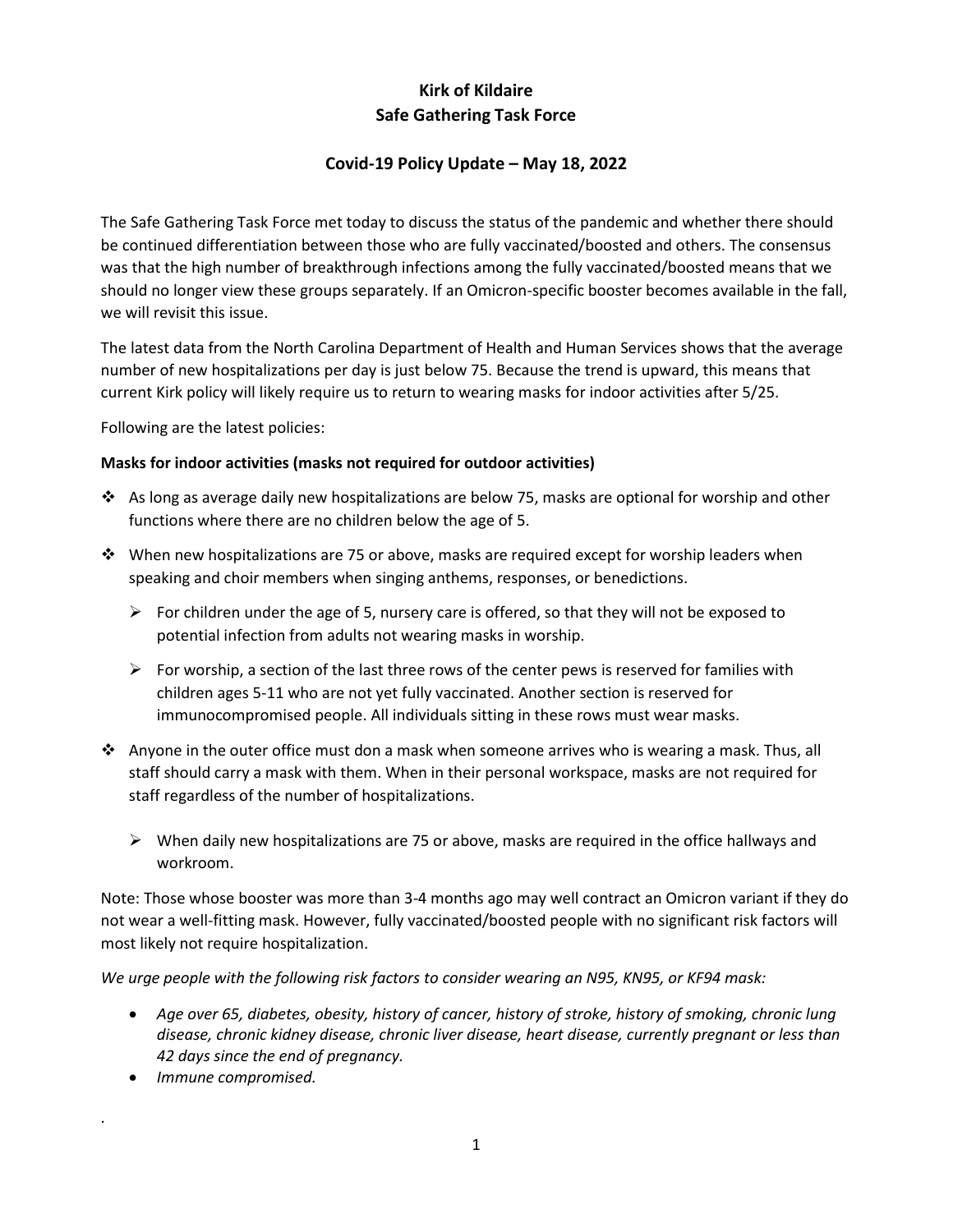#### **Social distancing**

Until the seven-day average is below 25:

- ❖ Three feet social distancing between members of different households is required.
- ❖ Choir members must be spaced 3 feet horizontally and 6 feet front to back.

#### **Testing requirements**

Staff are no longer required to be tested weekly depending upon vaccination status.

• The lack of clear effectiveness of the current boosters with respect to preventing Omicron infections and problems with timing of testing relative to when someone is infectious mean that this program has diminished value.

Testing is, however, required as outlined in the exposure protocol (below) and whenever someone has any two of the following symptoms:

- Fever, chills, or night sweats
- Cough
- Sore throat
- Shortness of breath or difficulty breathing
- Congestion or runny nose
- Fatigue
- Headache
- Nausea or vomiting
- New loss of taste or smell
- Diarrhea

#### **Worship materials**

Because surface transmission of Covid-19 is quite rare, we have returned Bibles, hymnals, and other materials to the pews.

Communion can now be offered by intinction or passing of communion elements down the rows.

- ❖ Individuals serving communion should wear masks as they will come closer than three feet to those receiving communion elements.
- ❖ Individuals serving communion should sanitize their hands just prior to serving to avoid transmission of other viruses/bacteria that can spread via surface transmission.

#### **Consumption of food and drink**

There are no longer restrictions on these activities, however the period of meal consumption should not exceed 20 minutes so that those with risk factors are not exposed to excessive infection potential.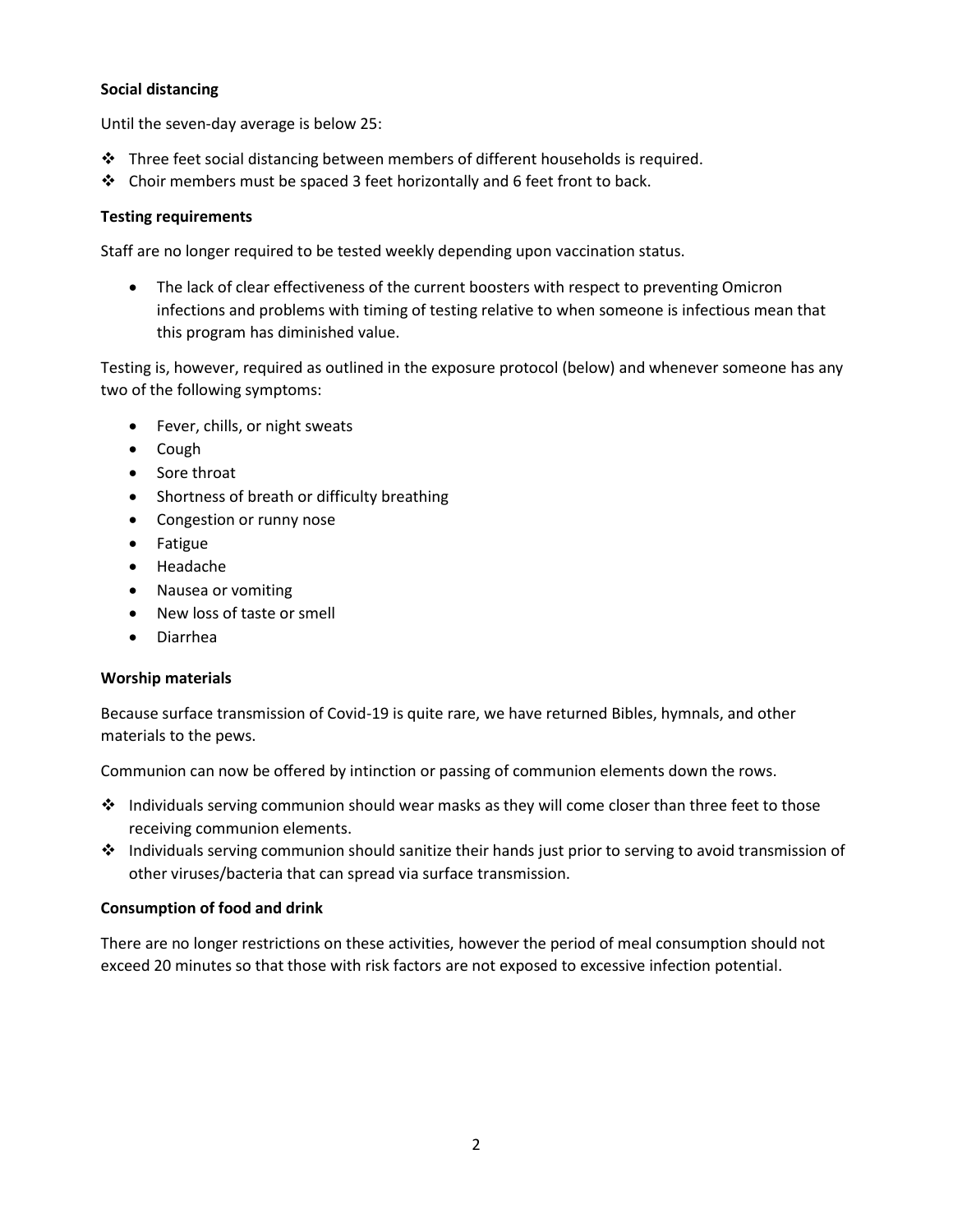## **Revised Covid-19 Exposure and Positive Test Policy 5/18/2022**

The CDC has recently issued less stringent guidance with respect to what people should do after receipt of a positive Covid-19 test result or exposure to someone with Covid-19. This is revised periodically based on research findings.

### **Background**

Research now shows that people are most contagious 1-2 days before and 2-3 days after experiencing symptoms. This is the basis for the shortened isolation periods outlined below.

Note that where masking is specified, a well-fitting mask is required. Most cloth masks and even surgical masks do not qualify because they have too many gaps around the edges. KN-95, KF-94 and N-95 masks are well-fitting as is double-masking with a cloth mask over a surgical mask.

❖ CDC uses the term "isolation" to refer to behavior after testing positive and "quarantine" to refer to behavior after close contact with someone known to have Covid-19. This is a technical difference – the term "isolation" is used exclusively in this document.

Where a Covid-19 test is indicated, a rapid (antigen) test is fully acceptable, and at this point in the pandemic is preferable as a follow-up test after an initial positive PCR or antigen test. After an initial positive test and resolution of symptoms, an antigen test will return a positive result if you are still infectious to others. PCR tests may continue to give positive results by detecting genetic viral fragments when you are not infectious.

### **Counting days after exposure or receiving a positive test**

Day 0 is the day of exposure/day of specimen collection for a positive test/day of the appearance of symptoms. Thus, for example, if you received a positive result and you were tested on a Monday, Day 1 would be Tuesday and Day 5 would be Saturday.

#### **What to Do After a Positive Covid-19 Test**

#### *If no symptoms (asymptomatic)*

❖ Isolate for 5 days, then wear a mask when around others for 5 more days.

#### *If symptoms*

- ❖ Isolate for at least five days. if you are fever-free for 24 hours (without the use of fever-reducing medication) and your other symptoms are improving (but no earlier than 5 days), you can end isolation but must wear a mask for five additional days.
	- $\triangleright$  Many in the media have said that you can end isolation after 5 days. This is not true. You must also have improving symptoms and no fever for 24 hours without using fever-reducing medication.

#### **If you have severe Covid-19 or are immunocompromised**

People who are severely ill with COVID-19 (including those who were hospitalized or required intensive care or ventilation support) and people with compromised immune systems might need to isolate at home longer. They may also require testing with a PCR test to determine when they can be around others. CDC recommends an isolation period of at least 10 and up to 20 days for people who were severely ill with